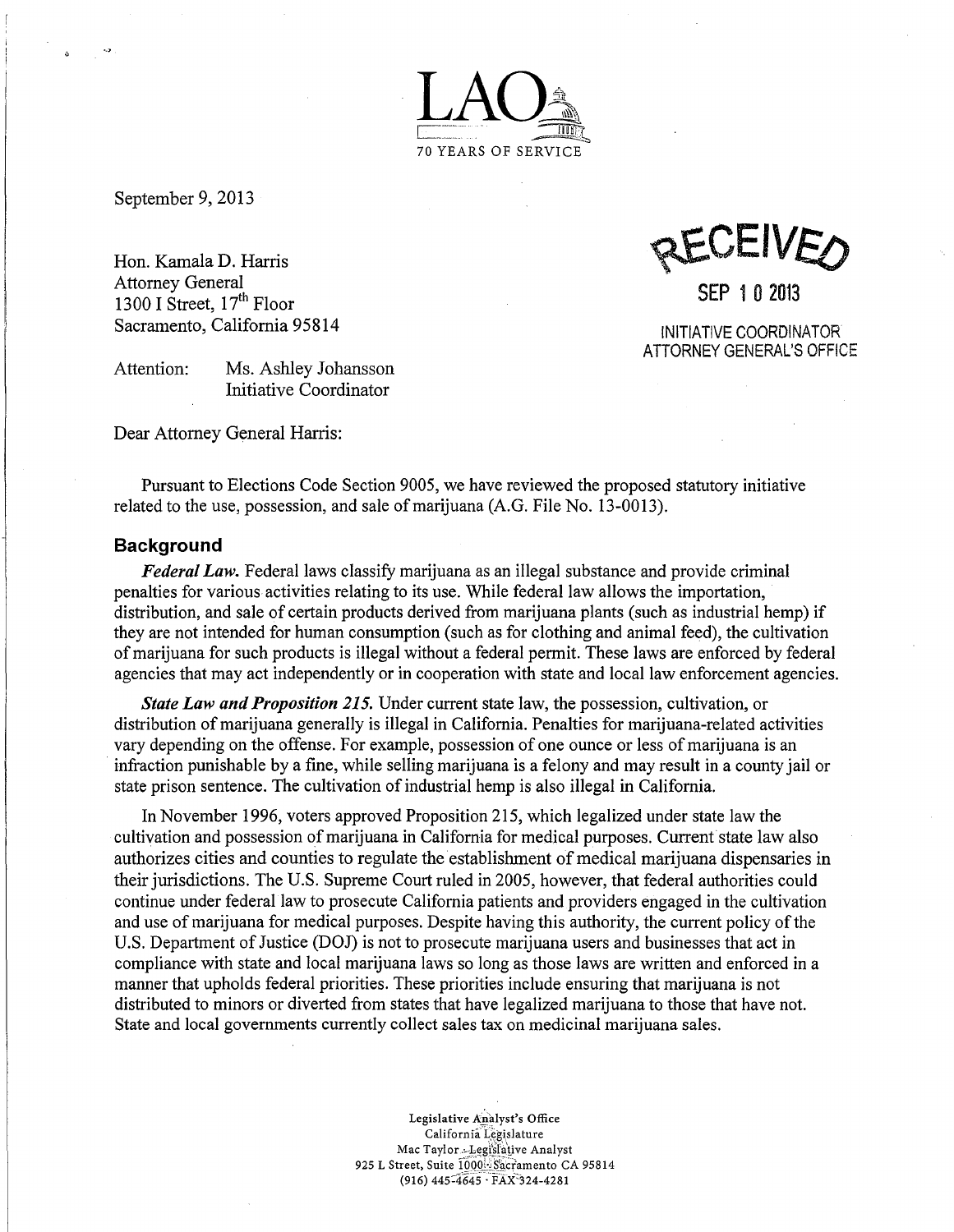## **Proposal**

This measure legalizes the production, sale, and use of marijuana for non-medicinal purposes, as well as legalizes the cultivation of industrial hemp. Despite these changes to state law, these activities would continue to be prohibited under federal law. Among other changes, the measure also requires the regulation of the commercial production and sale of marijuana, permits the application of an excise tax on the sale of non-medicinal marijuana, and requires the release of individuals currently in jail or prison or on probation or parole for marijuana offenses legalized by this measure.

*State Legalization of Marijuana-Related Activities.* The measure provides that no person or corporate entity could be arrested or prosecuted for the possession, cultivation, transportation, distribution, or consumption of various products derived from cannabis plants, including marijuana and industrial hemp. The measure also provides that the manufacturing, marketing, distribution, or sale between adults of equipment or accessories associated with the above products shall not be prohibited. In addition, the measure bars the use of California law enforcement personnel or funds to assist in the enforcement of federal laws relating to marijuana and provides that any person who "threatens the enjoyment" of the provisions of this measure is guilty of a misdemeanor.

While the measure generally permits the use of marijuana, it authorizes the Legislature to impose standards restricting the use of marijuana by persons operating a motor vehicle or heavy machinery, or engaging in conduct that could affect public safety. Personal use of marijuana products in enclosed or restricted public places could also be regulated.

*Regulation of Commercial Production.* This measure requires that commercial production of marijuana products for recreational or religious use be regulated in a manner analogous to California's beer and wine industries. Commercial production of marijuana is defined in this measure as the production of more than 99 flowering female marijuana plants and 12 pounds of dried, cured flowers of marijuana. The production of a lesser amount is deemed personal use and is exempt from permitting, licensing requirements, or taxation. The measure limits the commercial production of marijuana products to persons age 21 or older. The measure also requires that sufficient community outlets must be licensed in order to provide "reasonable access" to marijuana products consumed for recreational and religious purposes.

*Imposition of Fees and Taxes.* The initiative allows, but does not require, the Legislature to license and impose fees on vendors who distribute marijuana products to persons 21 or older for recreational or religious use. A license or permit fee could not exceed \$1,000. In addition, the Legislature could place an excise tax on the commercial sale of marijuana products of up to 10 percent of the retail price of the products. Such an excise tax would be in addition to any sales tax. Under the terms of the measure, half of any excise tax revenues collected from marijuana sales would support research, development, or promotion of the industrial hemp, "nutritional" marijuana (marijuana intended for consumption as food), and medicinal marijuana industries in California. For industrial hemp production, the measure prohibits any special zoning requirements, licensing fees, or taxes that are "excessive, discriminatory, or prohibitive." This measure also prohibits the taxation of marijuana products that are used for medical purposes.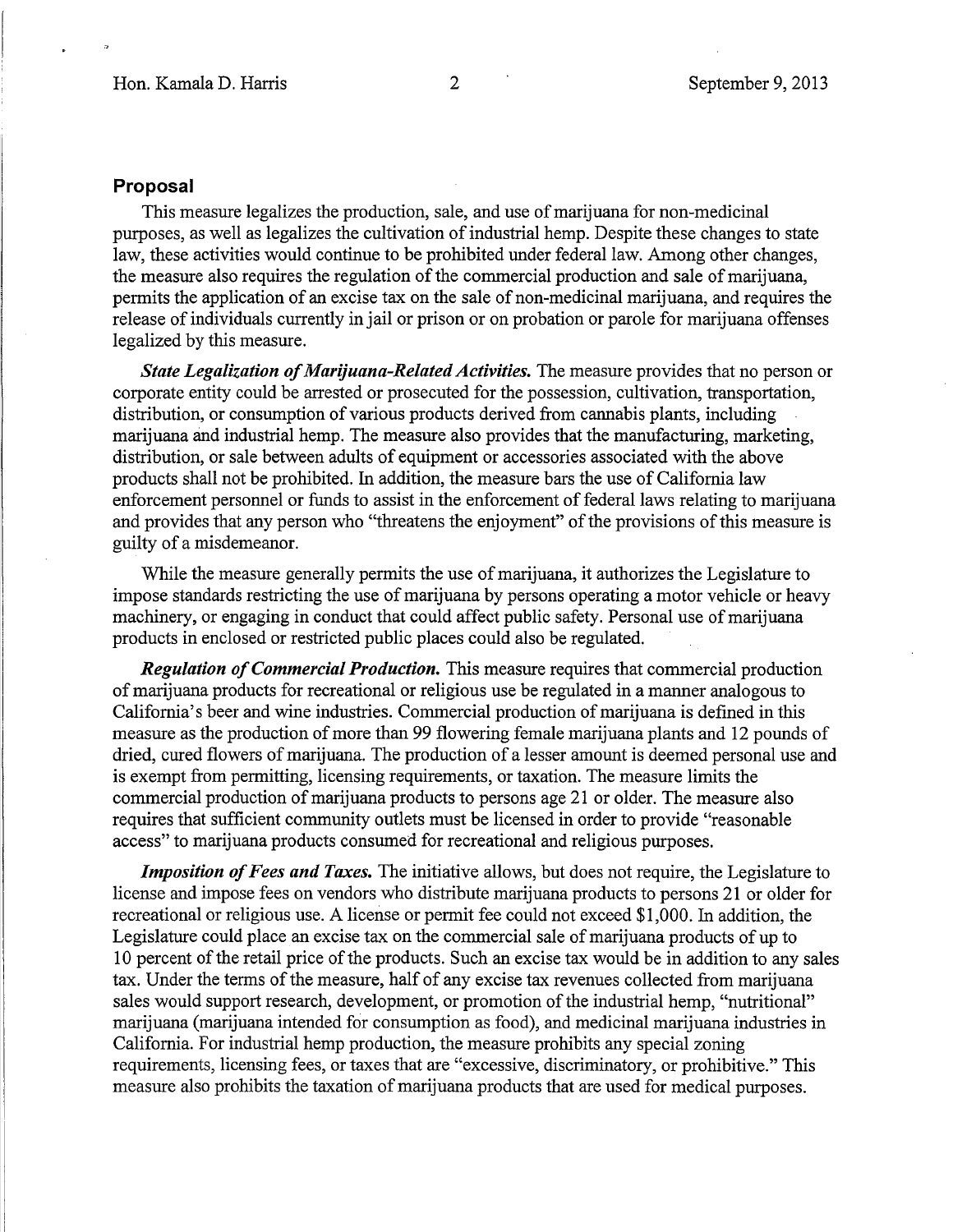*Release of Current Marijuana Offenders.* The measure states that persons in prison or jail, or on parole or probation, convicted under current criminal statutes for marijuana-related activities made legal under this measure would be released from custody. In addition, the measure requires the deletion of marijuana-related criminal records for all persons who have been charged with or convicted of legal violations related to marijuana products. The measure also requires the California Attorney General to develop and distribute an application form for qualifying individuals to seek the destruction of such records upon the payment of a \$10 fee.

*Drug Tests for Past Marijuana Use.* Currently, some private businesses and agencies in California use drug tests to detect current intoxication or past marijuana usage for the purposes of making decisions about hiring or terminating employees. Under this measure, such tests could only be considered if they are limited to detecting current marijuana intoxication. Tests that are used for purposes of determining insurance eligibility would similarly be restricted to those that detect current intoxication.

*Limits Zoning Restrictions on Medical Marijuana Dispensaries.* Currently, many cities and counties restrict the locations where medical marijuana dispensaries can operate, and some local jurisdictions have prohibited the establishment of dispensaries altogether. This measure requires that sufficient community outlets be allowed in order to provide people with "reasonable and discreet" access to medical marijuana. This provision appears to limit the ability of cities and counties to place restrictions on the establishment of medical marijuana dispensaries.

### **Fiscal Effects**

The provisions of this measure would affect both costs and revenues for state and local governments. The magnitude of the these effects would depend upon (1) the extent to which the U.S. DOJ exercises its discretion to enforce federal prohibitions on marijuana activities otherwise permitted by this measure and (2) how, and to what extent, the state chooses to regulate and tax the commercial production and sale of marijuana. Thus, the potential revenue and expenditure impacts of this measure described below are subject to considerable uncertainty.

*Reduction in Various Criminal Justice Costs.* The measure would result in reduced costs to the state and local governments by reducing the number of marijuana offenders incarcerated in state prisons and county jails, as well as the number placed under community supervision (such as county probation). In addition, the measure would result in a reduction in state and local costs for the enforcement of marijuana-related offenses and the handling of related criminal cases in the state court system. In total, these reduced costs could be in the low hundreds of millions of dollars annually.

*Other Fiscal Effects on State and Local Programs. The measure could also have fiscal* effects on various other state and local programs. For example, the measure could result in an increase in the consumption of marijuana, potentially resulting in an unknown increase in the number of individuals seeking publicly funded substance abuse treatment and other medical services. This measure could also potentially reduce both the costs and offsetting revenues of the state's Medical Marijuana Program, a patient registry that identifies those individuals eligible under state law to legally purchase and consume marijuana for medical purposes. In addition, the measure could result in costs for the state to regulate the commercial production and sale of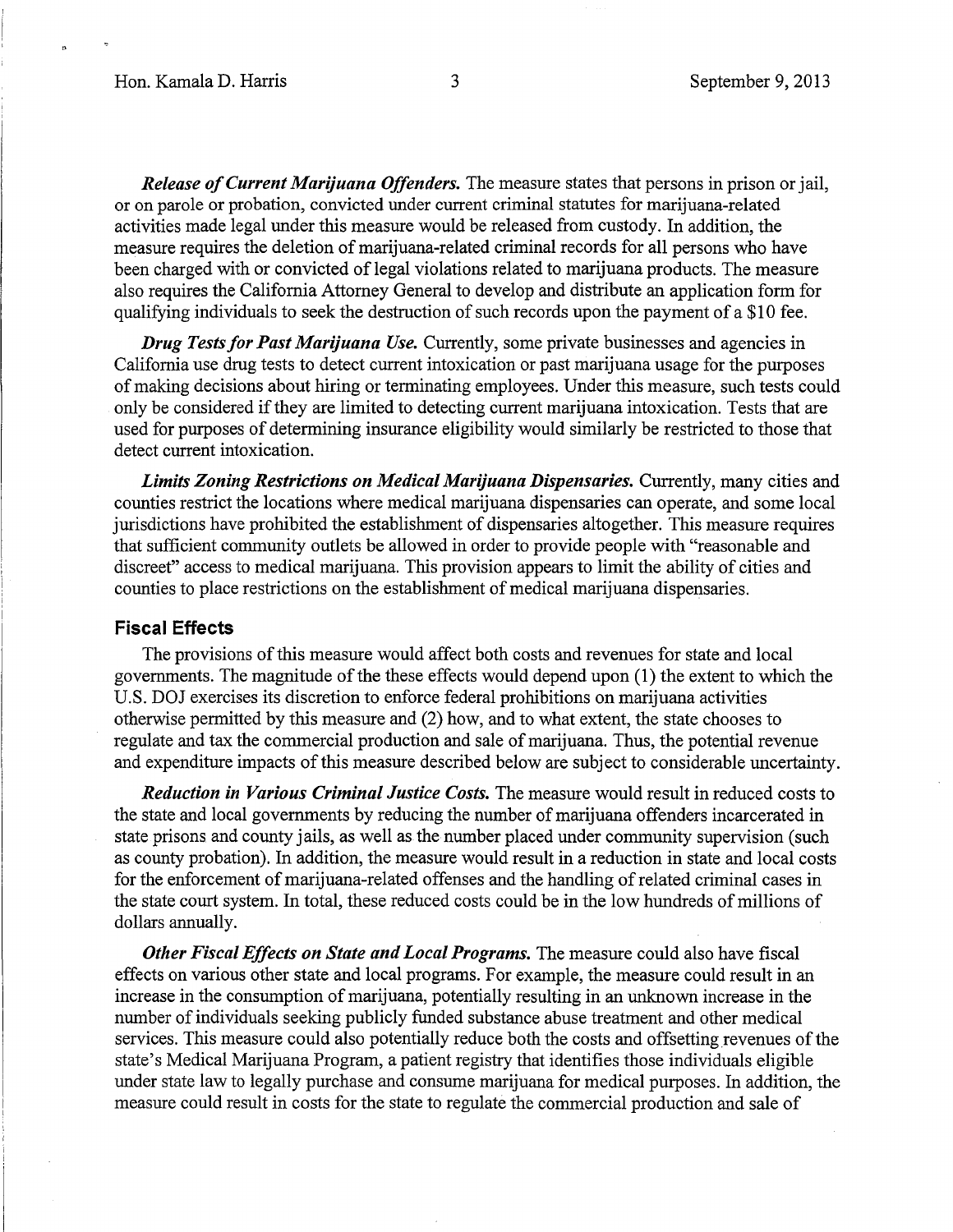marijuana. Depending on how, and to what extent, the state chose to implement such regulations, these costs could potentially be up to the low tens of millions of dollars annually. However, these costs could be largely or entirely offset by license and permit fees levied on marijuana-related businesses if the Legislature exercises its authority to charge such fees authorized by the measure. Finally, the measure could result in potentially minor state costs and potentially significant local costs related to the destruction of criminal records. Some or all of these costs might be offset by the \$10 fee specified in the measure.

*Effects on State and Local Revenues.* State and local governments could receive additional revenues, such as sales and excise taxes from marijuana-related activities allowed under this measure. However, since the measure prohibits taxation on medical marijuana products, these revenues would be partially offset by the loss of sales tax currently collected on medical marijuana sales. The state could also realize additional revenues to the extent that the Legislature exercises its option under the measure to collect excise taxes of up to 10 percent of the retail price of marijuana products. As noted earlier, half of any excise tax revenues collected would support research, development, or promotion of the medical marijuana, nutritional marijuana, and industrial hemp industries in California.

In addition, the measure could result in an increase in taxable economic activity in the state, as businesses and individuals producing and selling marijuana and industrial hemp would pay personal income and corporation taxes. Moreover, the measure could increase economic activity in the state to the extent that out-of-state consumers redirect spending into the state. The magnitude of the net increase in economic activity is unknown and would depend considerably on the extent to which the federal government enforces marijuana laws in California. In total, our best estimate is that the state and local governments could eventually collect net additional revenues in the low hundreds of millions of dollars annually.

*Reduction of Existing Fine and Asset Forfeiture Revenues.* The measure could reduce state and local revenues from the collection of the fines established in current law for marijuana offenses and the assets that are forfeited in some criminal marijuana cases. We estimate that these revenues could amount to the low tens of millions of dollars annually. This could be somewhat offset, however, by additional fine revenue generated from the new misdemeanor penalty for persons who threaten the enjoyment of the provisions of this measure.

#### **Summary of Fiscal Effects**

We estimate that this measure would have the following major fiscal effects, which could vary considerably depending on future actions by the federal government to enforce federal marijuana laws.

• Reduced costs in the low hundreds of millions of dollars annually to state and local governments related to enforcing certain marijuana-related offenses, handling the related criminal cases in the court system, and incarcerating and supervising certain marijuana offenders.